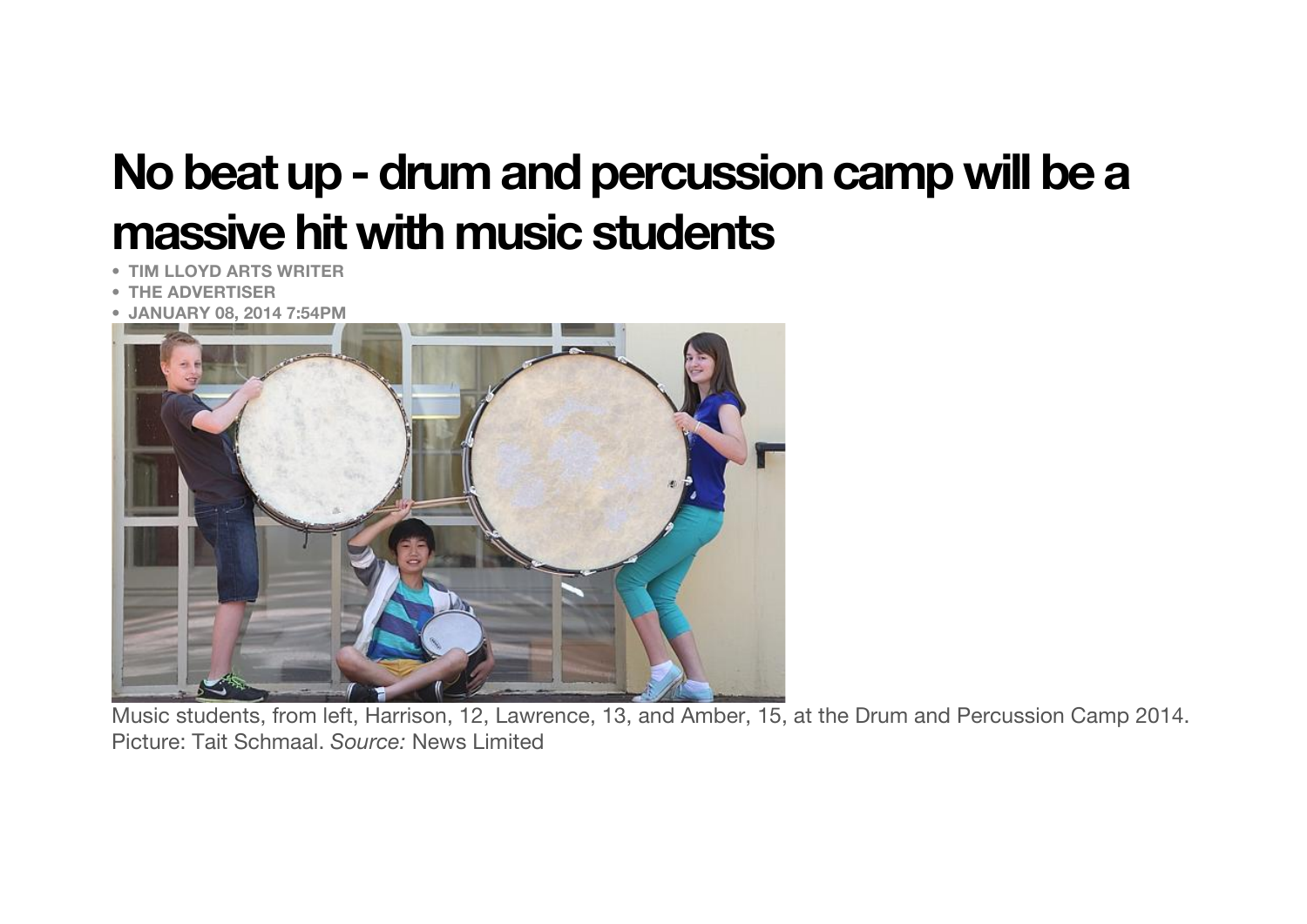## **DRUMS of all shapes and sizes have beaten a path to Adelaide for an international convention for students, aficionados and virtuosi.**

The University of Adelaide is hosting the Drum and Percussion Camp 2014, the first in Australia organised by the international Percussive Arts Society.

Some of the world's big hitting names in marimbas, vibraphones, timpani and plain vanilla drum sets are giving masterclasses for enthusiasts of all ages.

Organiser and associate professor of percussion at the Australian National University's Music School, Gary France, said the camp introduced people to the enormous variety of percussive instruments and sounds..

"Our object is to bring together all aspects of the family of percussion under one roof for a sixday musical convention for people of all ages," he said.

"There are young children having their first experiences of percussion, university music students and their teachers, and the elder statesmen of percussion."

The camp is a golden opportunity for young locals, like Amber Watkins, 13, from Tea Tree Gully, Harrison Leinnonen, 12, from Magill and Lawrence Mau, 13, also from Magill.

The three are among more than 100 participants, including 12 from the US and a further eight